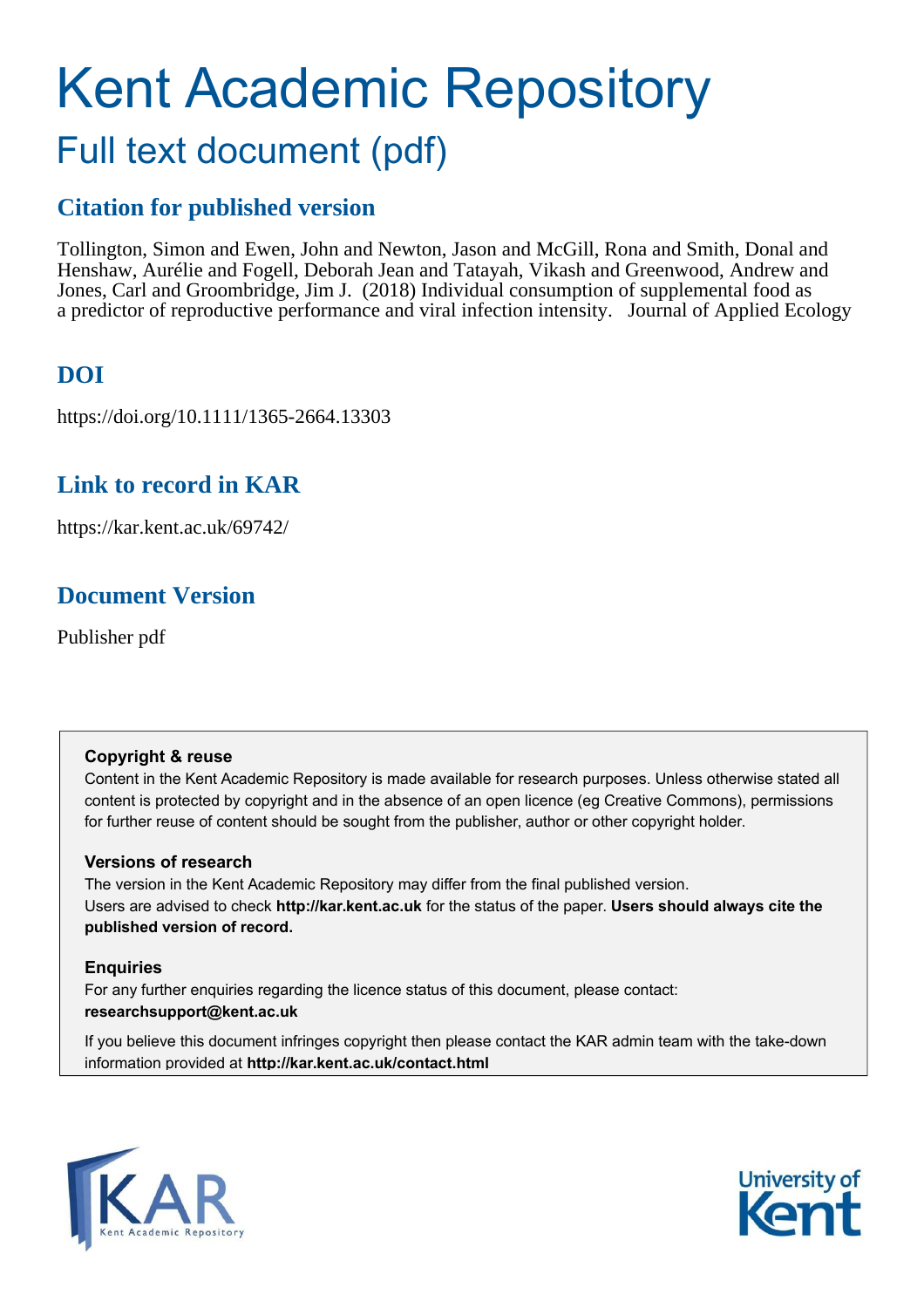DOI: 10.1111/1365-2664.13303

# RESEARCH ARTICLE

# **Individual consumption of supplemental food as a predictor of reproductive performance and viral infection intensity**

 $\mathsf{Simon}\ \mathsf{Tollington}^{1,2}\ \color{red} \blacksquare \ \mathsf{I} \ \mathsf{John}\ \mathsf{G}.\ \mathsf{Even}^{3} \ \mathsf{I} \ \mathsf{Jason}\ \mathsf{Newton}^4 \ \mathsf{I} \ \mathsf{Rona}\ \mathsf{A}.\ \mathsf{R}.\ \mathsf{McGill}^4 \ \mathsf{I}$  $\blacksquare$ Donal Smith $^{3,5}$   $\vert$  Aurélie Henshaw $^6$   $\vert$  Deborah J. Fogell $^{1,3}$   $\vert$  Vikash Tatayah $^6$   $\vert$  $\mathsf{Andrew}$  Greenwood $^7$   $\parallel$  Carl G. Jones $^{5,8}$   $\parallel$  Jim J. Groombridge $^1$ 

 $1$ Durrell Institute of Conservation and Ecology, School of Anthropology and Conservation, University of Kent, Canterbury, UK; <sup>2</sup>North of England Zoological Society, Chester, UK; <sup>3</sup>Institute of Zoology, Zoological Society of London, London, UK; <sup>4</sup>NERC Life Sciences Mass Spectrometry Facility, SUERC, East Kilbride, UK; <sup>5</sup>School of Environment and Life Sciences, University of Salford, Salford, UK; <sup>6</sup>Mauritian Wildlife Foundation, Vacoas, Mauritius; <sup>7</sup>International Zoo Veterinary Group, Keighley, UK and <sup>8</sup>Durrell Wildlife Conservation Trust, Jersey, UK

#### **Correspondence**

Simon Tollington Email: simon.tollington@gmail.com

#### **Funding information**

NERC. Grant/Award Number: NE/ F01290X/1: Rufford Small Grants for Nature Conservation, Grant/Award Number: 14122-B; British Ecological Society, Grant/Award Number: 5163-6205

Handling Editor: Des Thompson

#### **Abstract**

- 1. Supplemental food is often provided to threatened species in order to maintain or enhance reproductive fitness and thus population growth. However, its impact on individual reproductive fitness is rarely evaluated, despite being associated with both positive and negative consequences.
- 2. We used stable isotope analyses to characterise the relative proportional consumption of supplemental food and quantitative polymerase chain reaction to assess beak and feather disease viral infection intensity among parakeets. Life-history and nest-site data from a long-term monitoring effort was incorporated.
- 3. Older females benefitted the most from supplemental feeding; demonstrated by a greater reproductive uplift than younger females. There were no strong predictors of viral infection levels among nestlings.
- 4. Reproductive fitness, measured by the number of fledglings produced per brood, was positively associated with proportional dietary content of supplemental food among adult parakeets and breeding pairs that nested closer to feeding stations consumed more supplemental food than those nesting further away.
- 5. Synthesis and applications. Our study demonstrates that supplementary feeding can lead to an overall increase in population growth. However, by characterising individual consumption, we also reveal subtle patterns of use and differential benefits on reproductive fitness within a population. Manipulating the delivery of supplemental food may help to reduce demand on finite resources or target the proportion of a population that derives the most benefit, but is associated with trade-offs in fecundity. For example, the use of and access to feeding stations could potentially be targeted towards specific individuals, or positioned in the habitats most deficient in native food. However, increasing reproductive fitness in one component of the population may be accompanied by a decrease in another.

© 2018 The Authors. Journal of Applied Ecology published by John Wiley & Sons Ltd on behalf of British Ecological Society

This is an open access article under the terms of the [Creative Commons Attribution](http://creativecommons.org/licenses/by/4.0/) License, which permits use, distribution and reproduction in any medium, provided the original work is properly cited.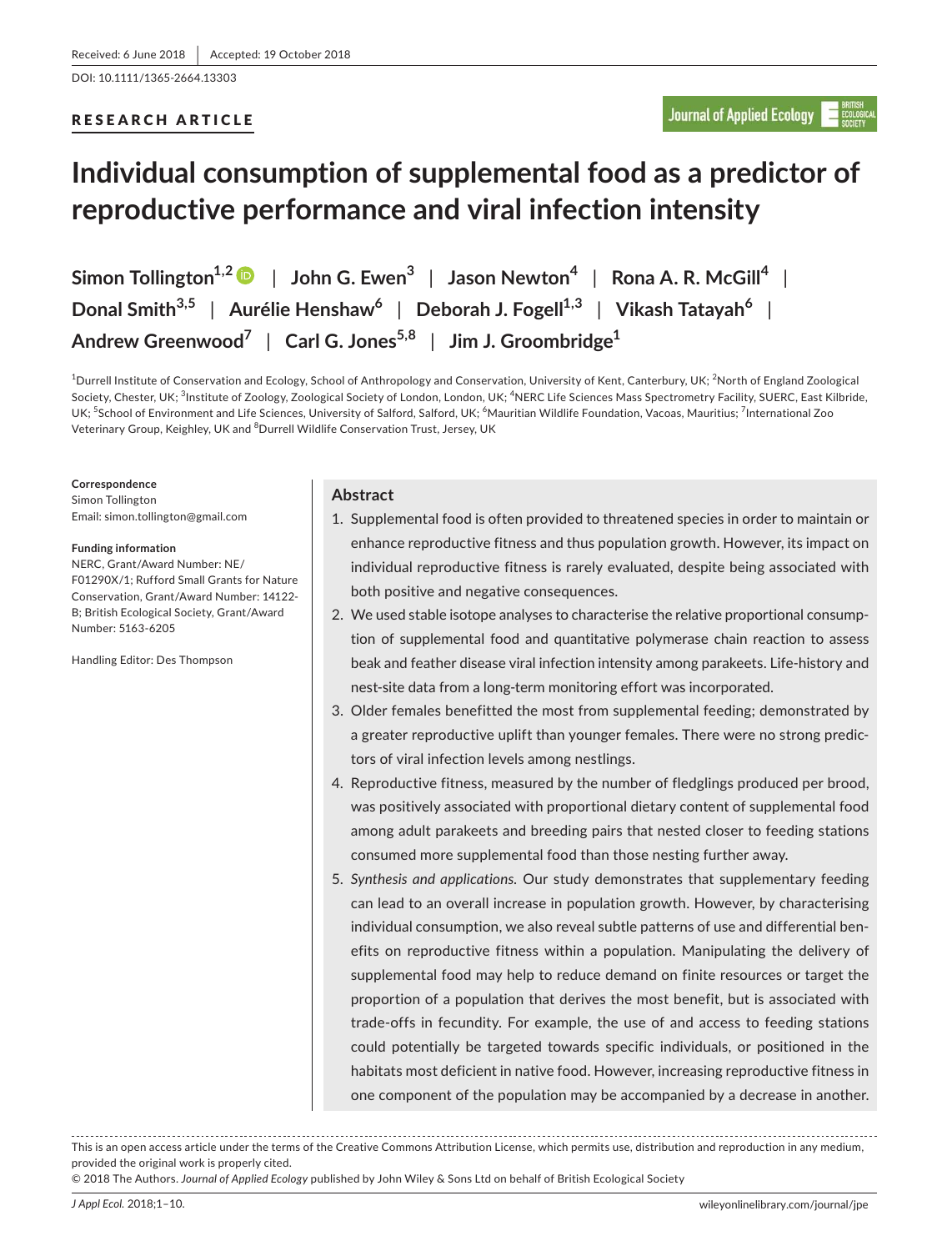This knowledge can be incorporated into adaptive management strategies that aim to fulfil specific objectives associated with species recovery and long-term viability as long as the relative importance of each objective is be considered.

#### **KEYWORDS**

BFDV, diet, parrot, population recovery, qPCR, reproductive fitness, stable isotope analysis, supplemental feeding

# 1 | INTRODUCTION

The provision of supplemental food to threatened species is a widely used method intended to manipulate elements of population dynamics, usually with the intention of aiding population recovery. The benefits of this practice are well documented and it has been implicated in the success of high-profile avian conservation programmes including that of the kakapo (Strigops habroptilus) (Clout & Craig, 1995) and California condor (Gymnogyps californianus) (Walters et al., 2010). Supplemental feeding is, however, often implemented as a default management action under the assumption that it will benefit population recovery, but the precise costs and benefits have rarely been evaluated (Ewen, Walker, Canessa, & Groombridge, 2015). For example, the provision of supplemental food (hereafter "SF") has been associated with negative consequences such as increased dependence upon it, genetic adaptation, poor nutrition, disease transmission, and a tendency for maintaining less productive individuals (Boutin, 1990; Blanco, Lemus, & García-Montijano, 2011; Crates et al., 2016). Furthermore, providing food ad libitum to a growing population places a high demand on finite resources leading to questions over long-term sustainability (Chauvenet et al., 2012) and provisioning is often not targeted towards those individuals in a population that are most likely to benefit from it (Ewen et al., 2015).

Providing food at communal feeders is therefore often accompanied by the simplistic assumptions that the access to, consumption, and resulting benefits of it are equally shared among individuals. Newey, Allison, Thirgood, Smith, and Graham (2009), however, discovered that only 50% of a target population of mountain hares (Lepus timidus) used SF and that substantial variation occurred among individuals in the number of visits to, and time spent at feeders. More recently, Crates et al. (2016) estimated individual consumption of SF in great tits (Parus major) and blue tits (Cyanistes caeruleus) revealing that younger individuals consumed more SF than adults. To fully understand how SF affects populations, it is therefore essential to characterise individual use and understand how that variation predicts reproductive fitness (Robb, McDonald, Chamberlain, & Bearhop, 2008).

Where local population densities increase as a result of SF use, viral transmission also becomes an important component of fitness as natural host-pathogen dynamics become altered, and the risks of density-dependent and frequency-dependent pathogen transmission increase (Adelman, Moyers, Farine, & Hawley, 2015). For example, in a recent review of supplemental feeding studies,

Murray, Becker, Hall, and Hernandez (2016) noted that in 95% of 115 cases, pathogen transmission risk increased due to elevated contact rates, 77% of the studies promoted pathogen accumulation around feeders, and in 80% of cases SF was considered an immunosuppressive contaminant. However, Wilcoxen et al. (2015) demonstrated that while prevalence of disease may be higher at feeders, many individuals using them revealed a greater propensity to tolerate infection due to increased immunocompetence as a result of high-quality SF. In order to achieve the long-term objective of species recovery, it is therefore important to consider the implications of supplemental feeding on individual health and population viability.

Quantifying individual consumption of SF in free-living populations presents a considerable challenge for biologists. Where multiple feeding stations are employed, direct observations of individual birds are labour-intensive and rely on the extrapolation of results over unobserved time and space (Robb et al., 2011). Furthermore, observations are often made from distance at feeding stations where individuals congregate and need to be identified simultaneously from individual tags such as leg rings. Alternatively, the evaluation of blood and tissue samples using stable isotope analysis (SIA) can provide detailed, individual-level dietary information (Hobson & Clark, 1992; Parnell et al., 2013) but requires the a priori identification of potential dietary sources and relies on the existence of sufficient variation between those sources and the resulting post-assimilation ratios in body tissues (Hobson & Clark, 1992; Inger & Bearhop, 2008). Used with care, SIA can effectively partition and quantify dietary sources thus providing valuable insight on individual-level patterns of SF use and the immediate and long-term population-level implications.

The Mauritius "echo" parakeet (Psittacula echo) is an intensively studied, island-endemic species and the subject of a successful, long-term conservation recovery programme (Jones & Merton, 2012; Raisin et al., 2012; Tollington et al., 2015). Supplemental food is offered ad libitum and year round to this population and while evidence demonstrates that it increases fledging success (Tollington et al., 2013), little is known regarding levels of individual consumption and how this relates to reproductive output. Individuals breed for the first time in their second or third year, forming monogamous pairs that may last more than 10 years. Each pair produces a single clutch of between one and four eggs and can fledge up to four young. An outbreak of beak and feather disease virus (BFDV) in 2005 (Kundu et al., 2012) led to a decrease in reproductive fitness in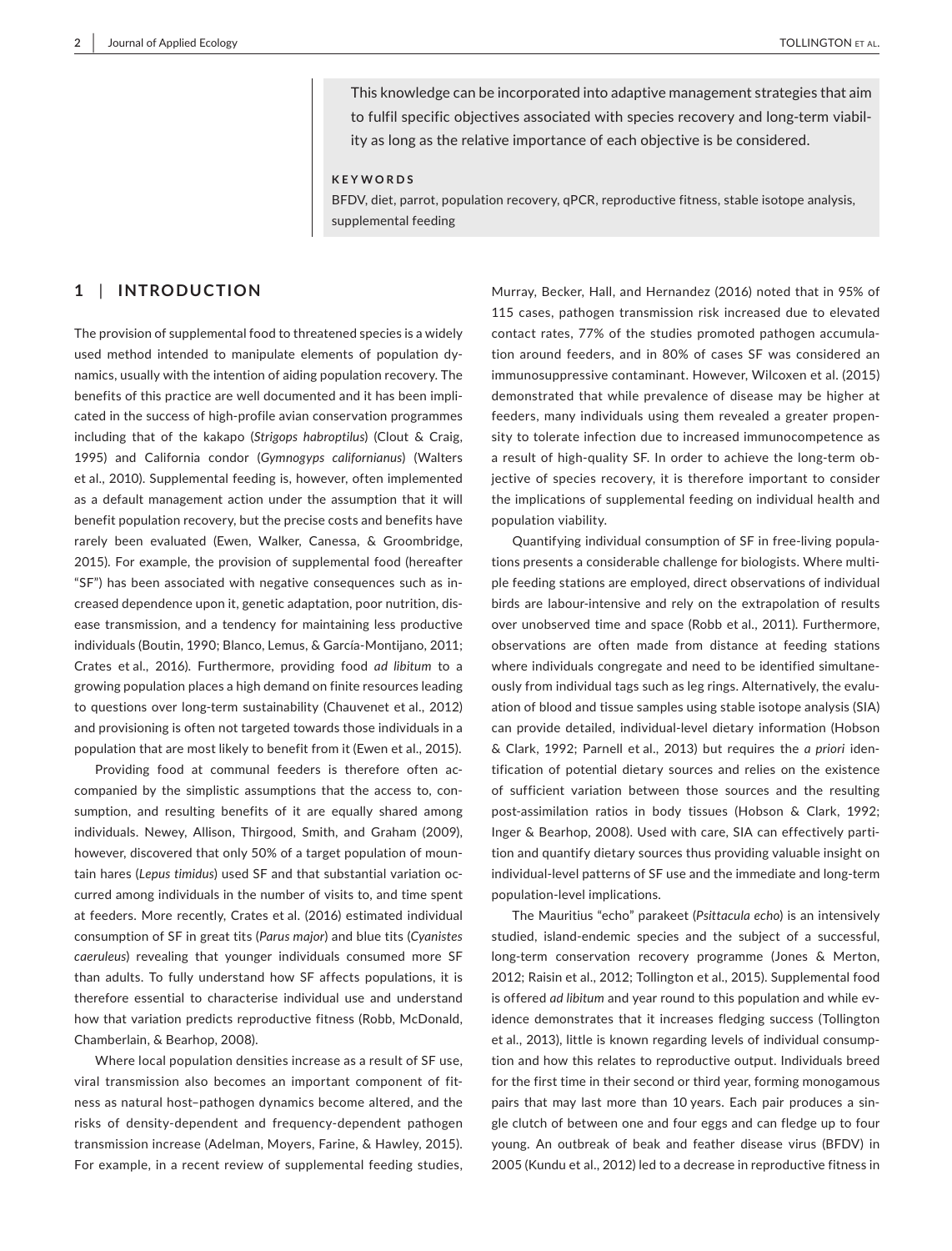this population characterised by a marked decline in hatch success that was short-lived and only apparent among breeding pairs that used SF (Tollington et al., 2015). BFDV prevalence was, however, not higher among individuals that used SF when compared to those that did not, indicating that perhaps individual infection intensity may be an important factor.

Here, we use SIA to quantify (relative) individual consumption of SF among nestlings in a free-living population of endangered parakeets. Further, we use these values to estimate the combined diet of each breeding pair and identify the factors that predict variation in SF use. We then investigate how variation between breeding pairs predicts reproductive output and test whether the benefits of this resource are equally distributed. Finally, we use quantitative PCR (qPCR) to characterise individual nestling infection load in order to investigate relationships between parental SF use and BFDV infection.

More precisely, we address the following hypotheses:

- 1. The variation in SF consumption between breeding pairs will be explained by nest-site and life-history variables.
- 2. The number of fledglings produced per nesting attempt will be positively predicted by the proportion of SF consumption derived from SIA of feather samples.
- 3. Nestling viral load will be positively associated with parental SF use and negatively associated with nest-site distance from feeding stations.

#### $\overline{2}$ **MATERIALS AND METHODS**

#### 2.1 | Stable isotope analysis

Vegetation (leaf) samples from 37 plant and tree species, including all of those known to be important food species for the Mauritius parakeet (Jones, Tollington, Raisin, Zuel, & Tatayah, 2013), were collected from across their range within the Black River Gorges National Park, Mauritius. Ten independent samples of SF ("KayteeExact Parrot Pellets"; Kaytee Products Inc.) were also collected. This commercially produced parrot food consists of maize (Zea spp.) as the main ingredient and we therefore expect, owing to the variation in carbon fixation strategies between the two food groups ( $C_4$  for Zea and  $C_3$ for upland tropical vegetation), that  $\delta^{13}$ C isotope analyses will reveal distinct signatures.

During the 2014/2015 breeding season, as part of the ongoing monitoring procedures, a small (5 mm<sup>2</sup>) sample of primary feather was taken from each nestling at c. 45 days old. A total of 194 individuals from 85 different broods were sampled. Additionally, 20 feather samples were collected from captive individuals as a control measure. The diet of the captive individuals was closely monitored and comprised almost exclusively of the maize-based food; captive birds do not have access to natural vegetation but their diet is supplemented periodically with fruit and browse. All samples of these potential food items and feathers were subjected to stable isotope analyses as detailed in Supporting Information Appendix S1.

### 2.2 | Quantification of viral load

To quantify individual BFDV infection intensity, we designed a TagMan probe-based, gPCR assay (cf. Eastwood et al., 2015). We used a published sequence of the replicase gene (HQ641502.1, Kundu et al., 2012), derived from this host population, and the software Beacon Designer to design primers and a fluorescent probe that amplified a 120 bp fragment of the viral genome (full details can be found in the Supporting Information Appendix S1). Genomic host (and thus viral) DNA was extracted from whole blood samples taken from nestlings using an ammonium acetate precipitation method (Nicholls, Double, Rowell, & Magrath, 2000) and qPCR to determine individual viral load was performed according to details in the Supporting Information Appendix S1.

# 2.3 | Measures of reproductive fitness and nest-site variables

Individual life-history and nest-site data were collected as part of the routine monitoring procedures undertaken by the Mauritian Wildlife Foundation. During the breeding season (2014/2015), a total of 113 breeding attempts were identified. After discounting breeding attempts that were either (a) "recycle" attempts (where initial broods had failed), (b) broods that failed at egg stage, or (c) inaccessible, our final dataset consisted of 85 breeding attempts. Blood and feather samples were collected from a total of 194 nestlings from these breeding attempts. Pair reproductive fitness was characterised by the number of fledglings per breeding attempt. This was determined by accessing each nest box c. 10 days after the predicted date of fledging and we therefore assume that any chicks that were not found deceased had indeed successfully fledged.

Nest-site and individual life-history variables included in the dataset were: a unique identifier for each nest-site, the estimated lay date of the first egg (number of days after 1 September, determined by accessing each nest to candle eggs and confirm hatch success and age of chicks), the hatch order of each chick in each brood, the age and studbook identification of each female parent, and the Euclidian distance of each nest-site to the nearest SF station (km). Given the lack of anthropogenic obstacles and small distances involved in our study, we assume that individuals do not deviate from a Euclidian path to feeders.

### 2.4 | Statistical procedure

#### 2.4.1 Stable isotope analyses

All statistical procedures were performed using R version 3.4.3 (R Development Core Team, 2017). Initially, we used simple MANOVAs to investigate the isotopic variation between the two dietary sources by pooling values derived from SF and vegetation in order to verify that they were isotopically distinct. Raw isotopic ratios from all feather samples were then similarly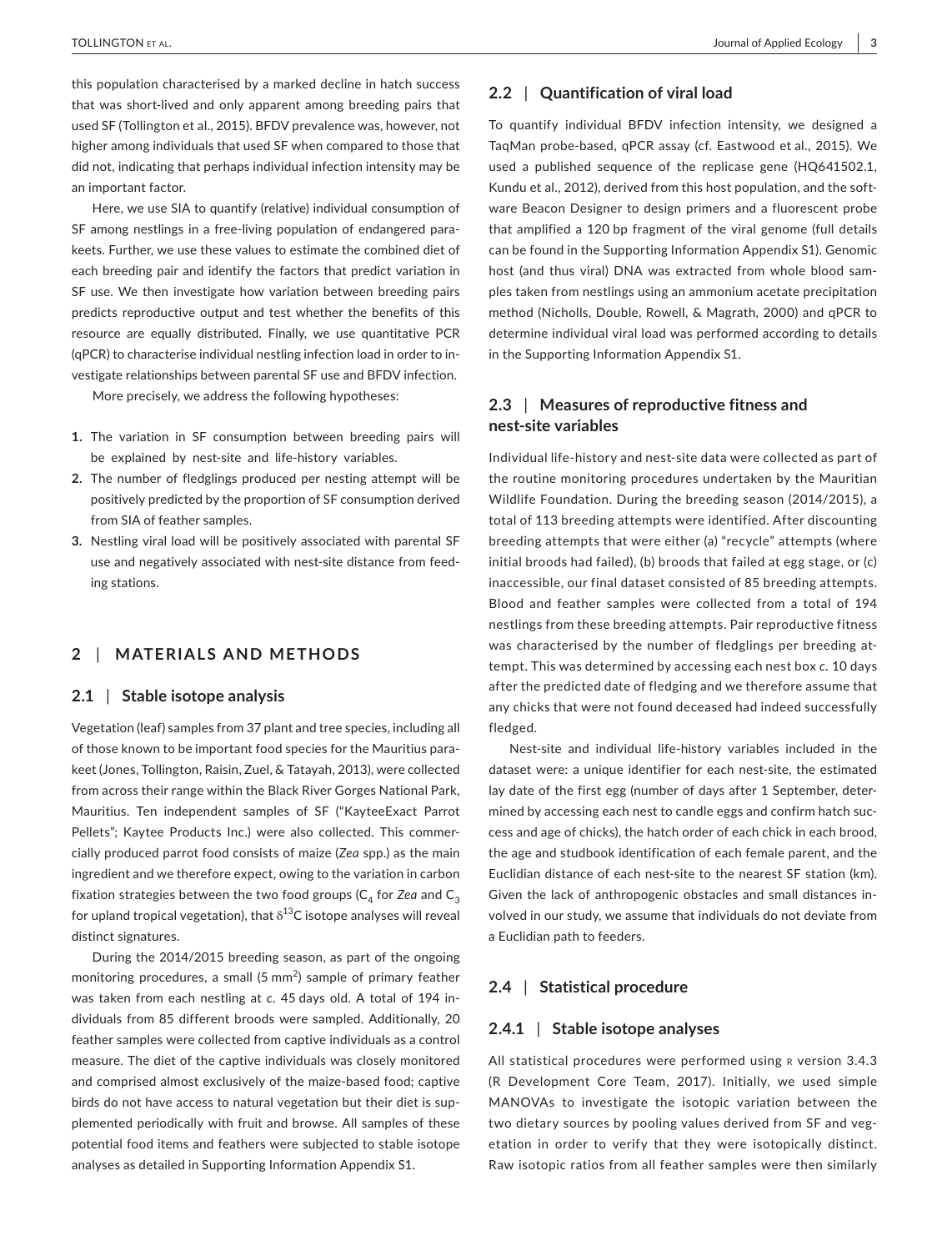

**FIGURE 1** Mean (±SD) of raw isotopic values from dietary sources and individual values from feather samples. Captive individuals are shown in filled black circles

analysed to confirm variation between captive and wild individuals. We used a Bayesian approach to source partitioning within a two-source stable isotope mixing model (SIMM) implemented in the R package SIAR (Parnell, Inger, Bearhop, & Jackson, 2008) to estimate the relative proportional contribution of different food sources to feather samples (see Supporting Information Appendix S1 for details).

# **2.4.2** | Brood-level variation in dietary **composition and viral load**

We used intraclass correlation tests on dietary proportions and viral load values to establish the within- and among-brood variation in order to satisfy the assumption that siblings would reveal similar values. Nestlings were fed exclusively by their parents and therefore isotopic signatures from their feathers can be used to directly infer the combined parental diet. If intraclass correlations reveal higher within-brood than among-brood variation then this inference would not be possible. Values of individual viral load determined by qPCR were log-transformed to improve residual normality and also subjected to intraclass correlation tests to determine the within- and between-brood variation. Since one of our hypotheses predicts that nestling infection load will be associated with parental SF use, we expect both of these variables to correlate highly among siblings.

# **2.4.3** Predictors of SF consumption, reproductive **success, and viral load**

In order to address our first hypothesis, predictors of proportional SF consumption were analysed at the brood-level by using

"Nest-site ID" as a random effect in a GLMM (Generalised Linear Mixed Model) to account for the pseudoreplication of siblings. The response variable was individual dietary proportion attributable to SF derived by SIMM and was arc-sin square-root transformed (Crawley, 2012). The main explanatory predictors included were: female age (incorporating the quadratic term (Møller, 2006)) and distance from nest-site to nearest feeding station. We also included as fixed covariates, the estimated lay date of the first egg in order to reveal any relationships between supplemental feeding and breeding phenology (Arcese & Smith, 1988), and subpopulation (north or south) based on previous research that supports the existence of spatially independent subpopulations (Raisin et al., 2012; Tollington et al., 2013).

We used the number of birds fledged per breeding attempt as our measure of reproductive success in a simple GLM (McDonald & White, 2010) to determine the exact reproductive benefit of SF and to examine any differential effects associated with our other fixed covariates. Our main predictor variable therefore, was proportional dietary contribution of SF, averaged across nest-mates and included as a first-order interaction term with our other predictors: female age, distance to feeding station, lay date, and subpopulation. We also included a brood-level value of viral load by taking the mean value of siblings.

GLMMs were used to investigate the predictors of nestling viral load using "Nest-site ID" as a random effect. We used our previously described value of individual viral load as the response variable. The proportional consumption of SF derived from SIA, distance from each nest-site to the nearest feeding station, and subpopulation were included as our main explanatory variables. We also included the following fixed covariates to account for demonstrable predictors of immunocompetence and disease susceptibility in birds: female age (Møller, 2006), estimated lay date of first egg (Hasselquist, Wasson, & Winkler, 2001), and hatch order (Saino, Incagli, Martinelli, Ambrosini, & Møller, 2001).

Prior to analyses we performed extensive data exploration and derived variance inflation factors (VIFs) following the protocols of Zuur, Ieno, Walker, Saveliev, and Smith (2009). We standardised our predictors to avoid any biases associated with multicollinearity according to Cade (2015), and then used an information-theoretic approach to model selection (Burnham & Anderson, 2002; Whittingham, Stephens, Bradbury, & Freckleton, 2006) to examine the fit of each candidate model. The R packages IME4 (Bates, Maechler, & Dai, 2010) and MuMIN (Bartoń, 2016) were used to perform GLMMs and model averaging respectively. Candidate models were evaluated using AIC<sub>c</sub> and final model sets were restricted to ΔAIC<sub>c</sub> < 7 before model averaging (Bolker et al., 2009; Burnham, Anderson, & Huyvaert, 2011). Furthermore, goodness- of-fit was assessed by calculating marginal R<sup>2</sup> values for each of our candidate models (Johnson, 2014). We derived the relative importance of our model covariates by calculating the AIC<sub>c</sub>-weighted absolute t-statistic values of each model-averaged coefficient (Cade, 2015; Robinson et al., 2016).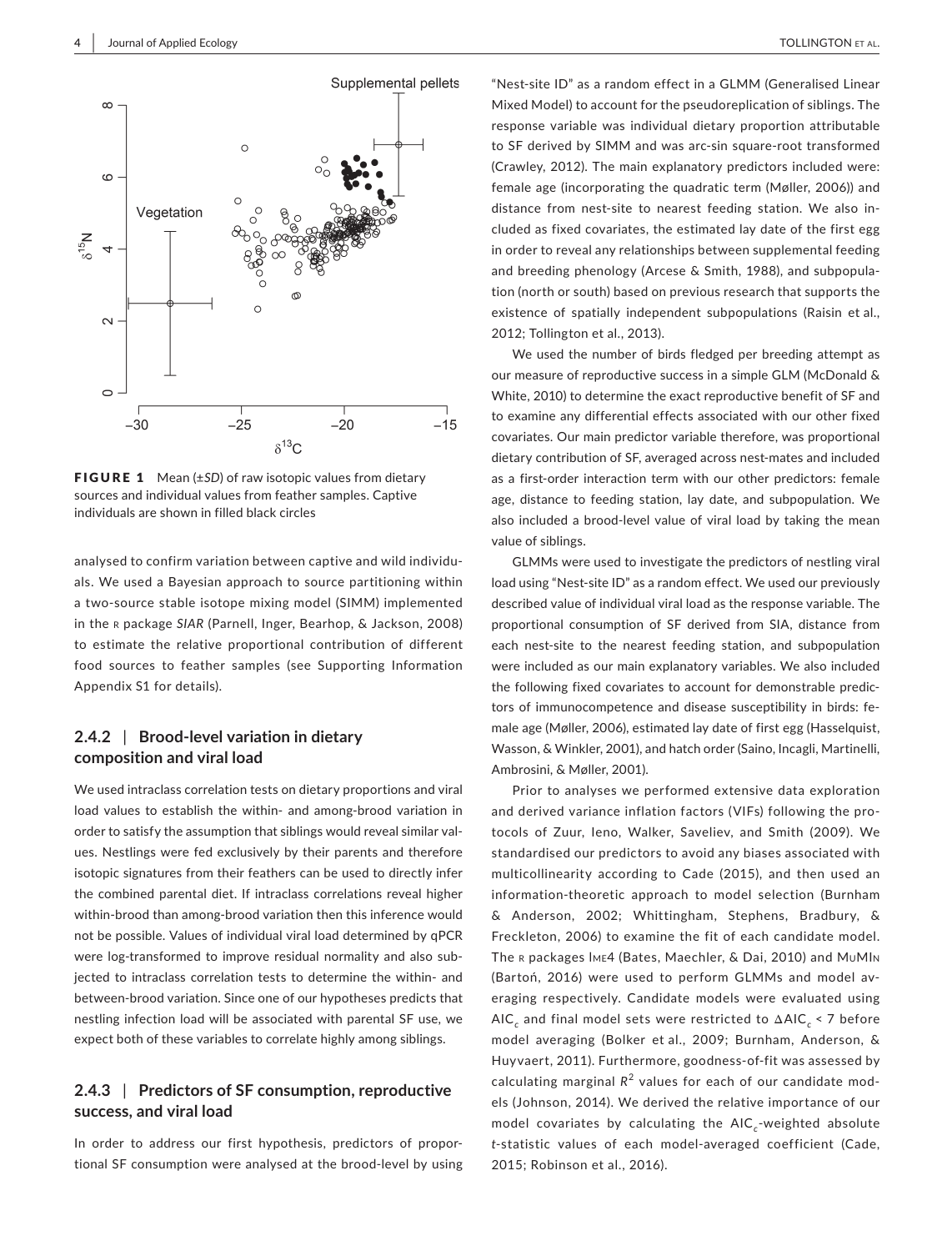**TABLE 1** Variation in raw mean isotopic signatures between dietary sources and target populations

|                                    | $\delta^{13}$ C | $\pm$ SD ( $\delta$ <sup>13</sup> C) | $\delta^{15}$ N | $\pm$ SD ( $\delta$ <sup>15</sup> N) |
|------------------------------------|-----------------|--------------------------------------|-----------------|--------------------------------------|
| Source                             |                 |                                      |                 |                                      |
| Supplemental pellets<br>$(n = 10)$ | $-19.52$        | 1.19                                 | 3.07            | 1.43                                 |
| Vegetation ( $n = 37$ )            | $-29.73$        | 4.31                                 | $-0.95$         | 2.95                                 |
| Target                             |                 |                                      |                 |                                      |
| Wild ( $n = 194$ )                 | $-20.73$        | 1.81                                 | 4.42            | 0.57                                 |
| Captive $(n = 20)$                 | $-19.21$        | 0.69                                 | 5.60            | 0.32                                 |

### **ザ科**|**科RESULTS**

### **3.1** | Stable isotope values

Mean values of  $\delta^{13}$ C and  $\delta^{15}$ N varied significantly between the two dietary sources confirming the existence of distinct isotopic signatures (MANOVA; Pillai, F<sub>2</sub>,<sub>40</sub> = 16.03, *p* < 0.001). Supplemental pellets revealed significantly higher values of both  $\delta^{13}$ C and  $\delta^{15}$ N when compared to vegetation (Figure 1 and Table 1). Values derived from feathers revealed significant separation between captive and wildcollected samples and substantial variation among wild individuals (MANOVA; Pillai, *F<sub>2</sub>,*<sub>211</sub> = 73.17, *p* < 0.001). Values from captive individuals for both  $\delta^{13}$ C and  $\delta^{15}$ N were significantly greater than those for wild individuals (Figure 1 and Table 1).

The SIMM revealed that the relative dietary contribution of SF in feathers collected from captive individuals ranged from 76% to 91% and from 29% to 91% among wild-collected samples. As expected, the mean individual dietary contribution of supplemental pellets from the captive population was significantly higher than that among samples collected from the wild (captive mean =  $82\% \pm 5$ , wild mean = 67% ± 15; Welch's *T* = 9.08, df = 72.6, p < 0.001).

# **3.2** | Brood-level variation in dietary **composition and viral load**

Intraclass correlations on proportional contribution of supplemental pellets demonstrated a high correlation coefficient among wild siblings and low within-brood variation (ICC =  $0.97$  [0.95-0.98], variance within =  $0.001$ , variance among =  $0.02$ ) indicating as expected, that the diets of siblings were indistinguishable. Intraclass correlation coefficients for nestling viral load revealed surprising results suggesting that it was not associated with brood. The coefficient was effectively zero; the within-brood variance was considerably higher than the between-brood variance (ICC =  $0.016$  [-0.16 to 0.20], variance within =  $1.77$ , variance among = 0.03).

Tests for multicollinearity between our model predictors revealed no correlation greater than 0.7; VIFs were <3 for all of our variables indicating no reason to remove any of our covariates (Zuur et al., 2009).

> Hypothesis 1: The variation in SF consumption between breeding pairs will be explained by nest-site and life-history variables.



FIGURE 2 Average proportional consumption of supplemental food and distance in kilometres to nearest feeding station. Each datapoint represents the combined diet of a breeding pair (*β* = -0.1,  $SE = 0.01, p < 0.001, R^2 = 0.48$ 

Our initial SIA results revealed substantial variation in dietary proportion of SF among breeding pairs (Figure 1). Model selection to identify the important predictors of this variation revealed that the top-performing model by >6  $\Delta AIC_c$ , with an  $R^2$  of 0.36, contained distance to feeding station as the single explanatory covariate (Supporting Information Table S1). Model-averaged coefficients confirmed that nest-site distance to feeding station was a strong predictor of individual SF consumption (t-statistic = 6.22) demonstrating that nestlings' dietary contribution of SF increased with proximity to the nearest feeding station (Figure 2; Table 2). There was a small but noteworthy difference in SF consumption between the two subpopulations and the  $R^2$  for the model containing both of these covariates was 0.40 (Supporting Information Table S1 and Table 2). No other variables appeared in our model selection table (Supporting Information Table S1).

> Hypothesis 2: The number of fledglings produced per nesting attempt will be positively predicted by the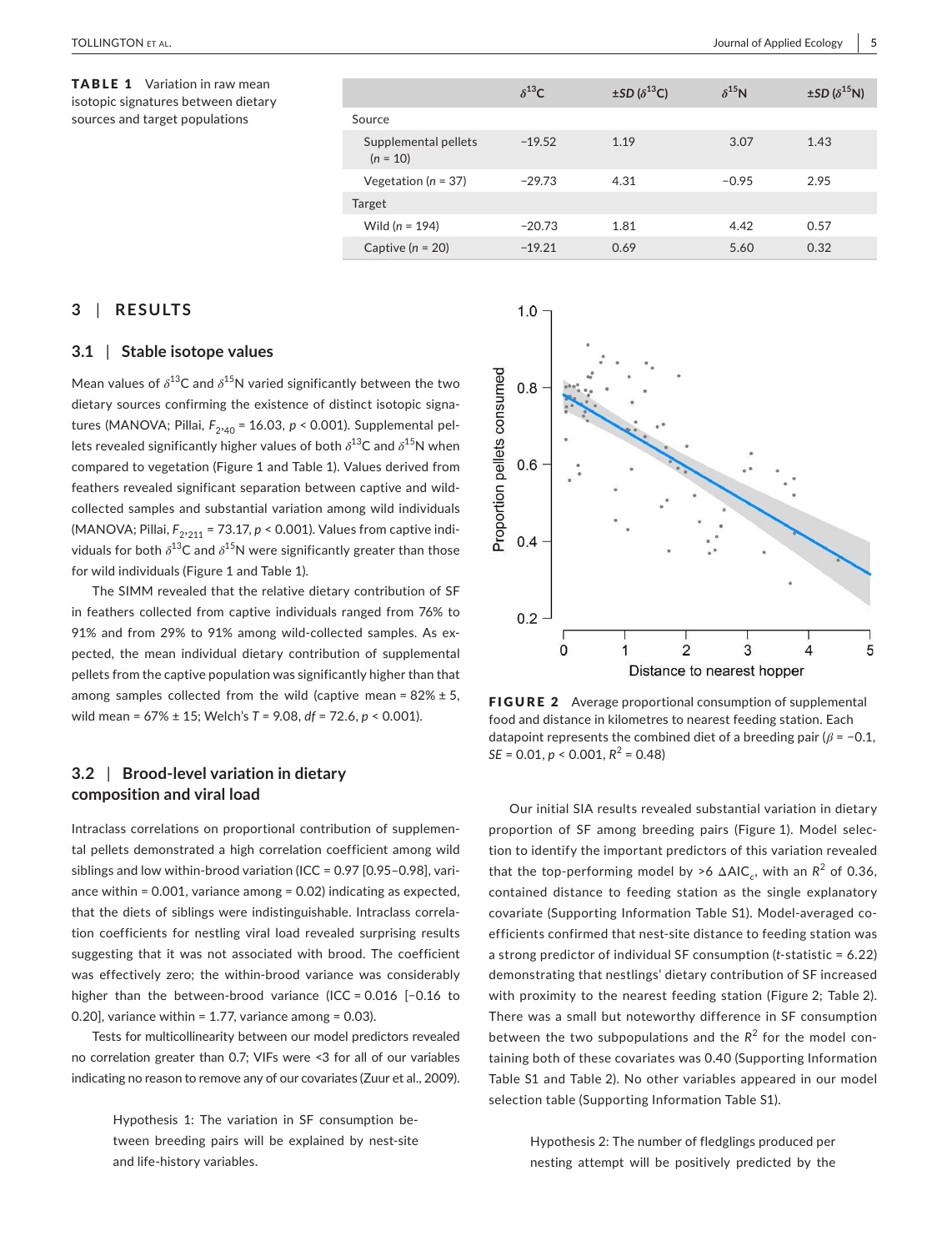**Distance** Subpop

1.42

| OLITIN to predict relative mannagarancial y proportion or supplemental rood. I redictors are ordered by weighted t-statistics as a measure o<br>relative variable importance, those in bold feature coefficient estimates where confidence intervals do not cross zero |          |      |         |          |       |         |       |  |
|------------------------------------------------------------------------------------------------------------------------------------------------------------------------------------------------------------------------------------------------------------------------|----------|------|---------|----------|-------|---------|-------|--|
|                                                                                                                                                                                                                                                                        | Estimate | SE   | CI 2.5% | CI 97.5% | T abs | T ratio | T var |  |
| (Intercept)                                                                                                                                                                                                                                                            | 0.08     | 0.00 | 0.08    | 0.08     |       |         |       |  |
| <b>Distance</b>                                                                                                                                                                                                                                                        | $-0.01$  | 0.00 | $-0.02$ | $-0.01$  |       | 0.96    | 0.39  |  |

 $0.00$ 

 $-0.02$ 

TABLE 2 Model-averaged coefficients, standard errors (SE), confidence intervals, and t-statistics (absolute, ratio, and variance) from GJ MM to predict relative individual dietary proportion of supplemental food. Predictors are ordered by weighted t-statistics as a measure of

#### proportion of SF consumption derived from SIA of feather samples.

 $0.00$ 

 $-0.01$ 

Twenty-six models remained after model selection but these did not feature a clear 'best model'. The R-squared values ranged from 0.29 to 0.38 (Supporting Information Table S2). Model-averaged coefficients revealed that the number of fledglings per breeding attempt was positively associated with proportional consumption of SF ( $t$ -statistic = 3.78). Female age also positively predicted the number of fledglings ( $t$ -statistic = 3.78). Moreover, the interaction between female age and proportion SF consumption was a significant predictor of fledgling productivity representing the third most important predictor (t-statistic =  $2.87$ ). The positive relationship between SF consumption and fledgling number was more pronounced as female age increased, indicating that supplemental feeding is disproportionately beneficial to older females (Figure 3). Lay date was negatively associated with the number of fledglings; females that laid earlier clutches raised more fledglings (t-statistic = 1.62). Distance to feeding hoppers and subpopulation were not strong predictors of reproductive output. Full model-averaged coefficients can be found in Table 3.

> Hypothesis 3: Nestling viral load is positively associated with parental SF use and negatively associated with nest-site distance from feeding stations.

Viral load among nestlings was not predicted by any of our predictors. In the final candidate model set,  $R^2$  values ranged from zero (for the null model) to 0.07 reflecting the equally poor fit of all 64 candidates (Supporting Information Table S3). Model averaging demonstrated a lack of clear predictors of individual viral infection intensity; model-averaged coefficients were small, all had confidence intervals that included zero and the model-averaged t-statistics for all covariates were < 1.4 (Table 4). Of all the predictors, subpopulation and lay date were the strongest, indicating that viral load tended to be higher in the northern population and higher among broods produced earlier in the breeding season.

#### **DISCUSSION**  $\overline{4}$

#### 4.1 | Supplemental feeding increases productivity

Female age and relative proportional consumption of SF per breeding pair were both strong, positive predictors of the number of fledglings produced per breeding attempt. Importantly, however, we found no relationship between SF consumption and female age

suggesting that older females were able to maintain increased reproductive fitness over younger females without the need to increase their consumption of SF. Age-dependent effects on reproductive success in birds have been well-studied and have largely been associated with increased experience of older individuals in securing sufficient high-quality nest sites, mates, and food (Newton, 1989; Oro, Hernández, Jover, & Genovart, 2014). Presumably, this result reflects an element of greater experience among older females in brood provisioning, regardless of food availability.

 $0.07$ 

 $0.33$ 

This general result, however, concealed a subtle but nonetheless significant pattern in SF use that revealed a disproportionate benefit to some individuals. The reproductive uplift provided by SF consumption was more pronounced with increasing female age; females of all ages demonstrated increased productivity with increased SF consumption but older females revealed the greatest benefit. This result perhaps suggests that food availability is less of a limiting factor for reproductive fitness among younger females than it is among older females. Providing SF to this population has clearly increased reproductive output, contributing to the recovery of this species and the ultimate objective of population growth. The implications of this strategy on long-term population viability are, however, less clear. For example, some evidence suggests that offspring of older parents reveal reduced survival and recruitment (Torres, Drummond, & Velando, 2011), while others have shown that enlarged broods can lead to reduced individual survival (Naguib, Riebel, Marzal, & Gil, 2004), increased levels of stress (Salleh Hudin et al., 2017), and that SF may in fact increase reproductive success without resulting in viable populations recovery (Peach, Mallord, Ockendon, Orsman, & Haines, 2015). Our results are limited to data from a single breeding season and therefore an ongoing assessment of juvenile quality and long-term survival is required in this system in order to evaluate the implications of individual supplemental feeding on population-level fitness.

# 4.2 | Nest-site distance to feeding stations predicts **SF** consumption

Relative dietary proportion of SF increased with proximity of nestsite to feeding stations; birds that nested closer to the feeding stations consumed more SF than those nesting further away. No other variables explained considerable variation in SF consumption and we found no indicators of distance associated with female age, or that food provisioning advances egg laying dates as in other studies (e.g., Harrison et al., 2010). Perhaps counterintuitively, in the model to describe reproductive output, nest-site distance to feeders was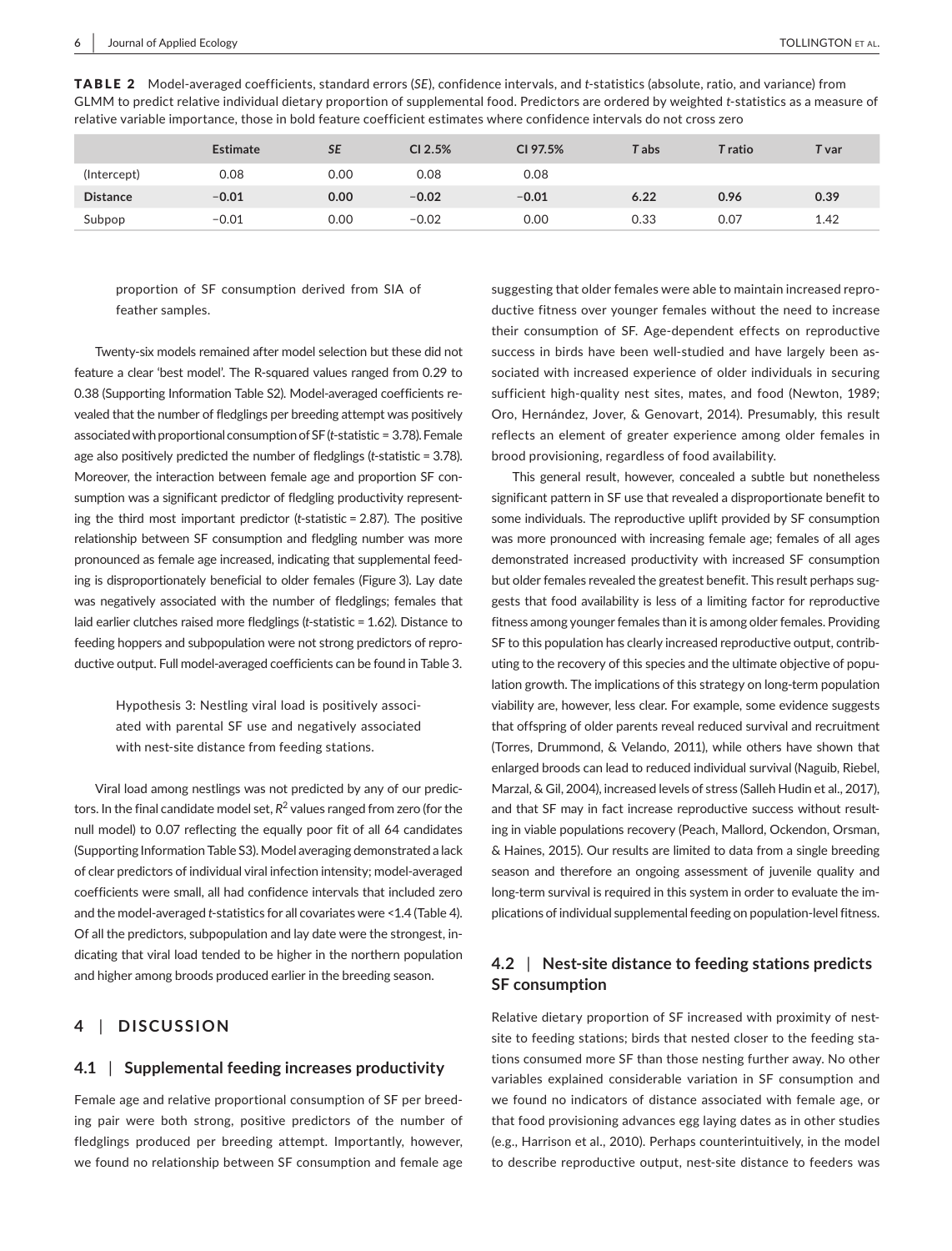90

FIGURE 3 Interactive effect from **GLMM** of proportional supplemental food consumption and female age on the number of fledglings produced. Plots illustrate the relationship at the 10th, 50<sup>th</sup>, and 90th quantile of female age illustrating the increasing benefit of supplemental food to productivity as female age increases

TABLE 3 Model-averaged coefficients, standard errors (SE), confidence intervals, and variable t-statistics (absolute, ratio, and variance) from GLM to predict number of fledglings per brood. Predictors are ordered by weighted t-statistics as a measure of relative variable importance, those in bold feature coefficient estimates where confidence intervals do not cross zero

 $3 -$ Number fledged  $\overline{c}$  $0.4$  $0.6$  $0.8$  $0.6$  $0.8$  $0.4$  $0.6$  $0.8$  $0.4$ % supp food

50

 $10$ 

|                | <b>Estimate</b> | <b>SE</b> | CI 2.5% | CI 97.5% | T abs | <b>T</b> ratio | T var |
|----------------|-----------------|-----------|---------|----------|-------|----------------|-------|
| (Intercept)    | 2.27            | 0.08      | 2.1     | 2.43     |       |                |       |
| Supp food      | 0.84            | 0.25      | 0.33    | 1.34     | 3.78  | 0.97           | 0.05  |
| Dam age        | 0.61            | 0.16      | 0.28    | 0.93     | 3.78  | 0.97           | 0.05  |
| Lay date       | $-0.33$         | 0.16      | $-0.66$ | $-0.01$  | 1.62  | 0.42           | 0.16  |
| Distance       | 0.40            | 0.24      | $-0.09$ | 0.89     | 1.10  | 0.28           | 0.30  |
| Subpop         | 0.32            | 0.24      | $-0.16$ | 0.79     | 0.69  | 0.18           | 0.29  |
| Dam age: Supp  | 0.92            | 0.32      | 0.29    | 1.55     | 2.87  | 0.73           | 0.02  |
| Lay date: Supp | $-0.35$         | 0.39      | $-1.12$ | 0.42     | 0.21  | 0.06           | 0.12  |
| Distance: Supp | $-0.19$         | 0.38      | $-0.96$ | 0.58     | 0.08  | 0.02           | 0.03  |
| Subpop: Supp   | 0.05            | 0.44      | $-0.82$ | 0.92     | 0.02  | 0.01           | 0.01  |

TABLE 4 Model-averaged coefficients, standard errors (SE), confidence intervals, and t-statistics (absolute, ratio, and variance) from GLMM to predict individual viral load. Predictors are ordered according weighted t-statistics as a measure of relative variable importance

|             | <b>Estimate</b> | <b>SE</b> | $CI$ 2.5% | CI 97.5% | T abs | <b>T</b> ratio | T var |
|-------------|-----------------|-----------|-----------|----------|-------|----------------|-------|
| (Intercept) | $-7.02$         | 0.09      | $-0.15$   | 0.15     |       |                |       |
| Subpop      | $-0.31$         | 0.29      | $-0.94$   | 0.03     | 1.39  | 0.67           | 0.31  |
| Lay date    | $-0.21$         | 0.21      | $-0.67$   | 0.02     | 1.25  | 0.62           | 0.29  |
| Hatch order | $-0.09$         | 0.15      | $-0.54$   | 0.13     | 0.51  | 0.26           | 0.22  |
| Distance    | 0.10            | 0.20      | $-0.26$   | 0.76     | 0.44  | 0.21           | 0.25  |
| Dam age     | $-0.07$         | 0.14      | $-0.55$   | 0.17     | 0.40  | 0.22           | 0.19  |
| Supp food   | 0.05            | 0.15      | $-0.31$   | 0.61     | 0.25  | 0.15           | 0.17  |

not a strong predictor (Table 3). We were initially concerned that we had introduced an element of collinearity in this model by including both the distance and proportion SF variables. However, we were reassured by our extensive efforts that the level of collinearity between these two variables was low enough to avoid misinterpretation in our model. To provide further reassurance we repeated the model, omitted proportion SF, and distance remained unimportant (Supporting Information Table S4). This highlights unavoidable

complexity in such studies: SF consumption positively predicted reproductive output; distance to feeders strongly predicted SF consumption but pairs nesting closer to feeders did not produce more fledglings. This initially confusing result suggests that, even though distance to feeders was identified as the strongest predictor of SF consumption in our study, there are likely to be numerous other, unmeasured and unknown factors that contribute to levels of supplemental feeding and reproductive output including pairs'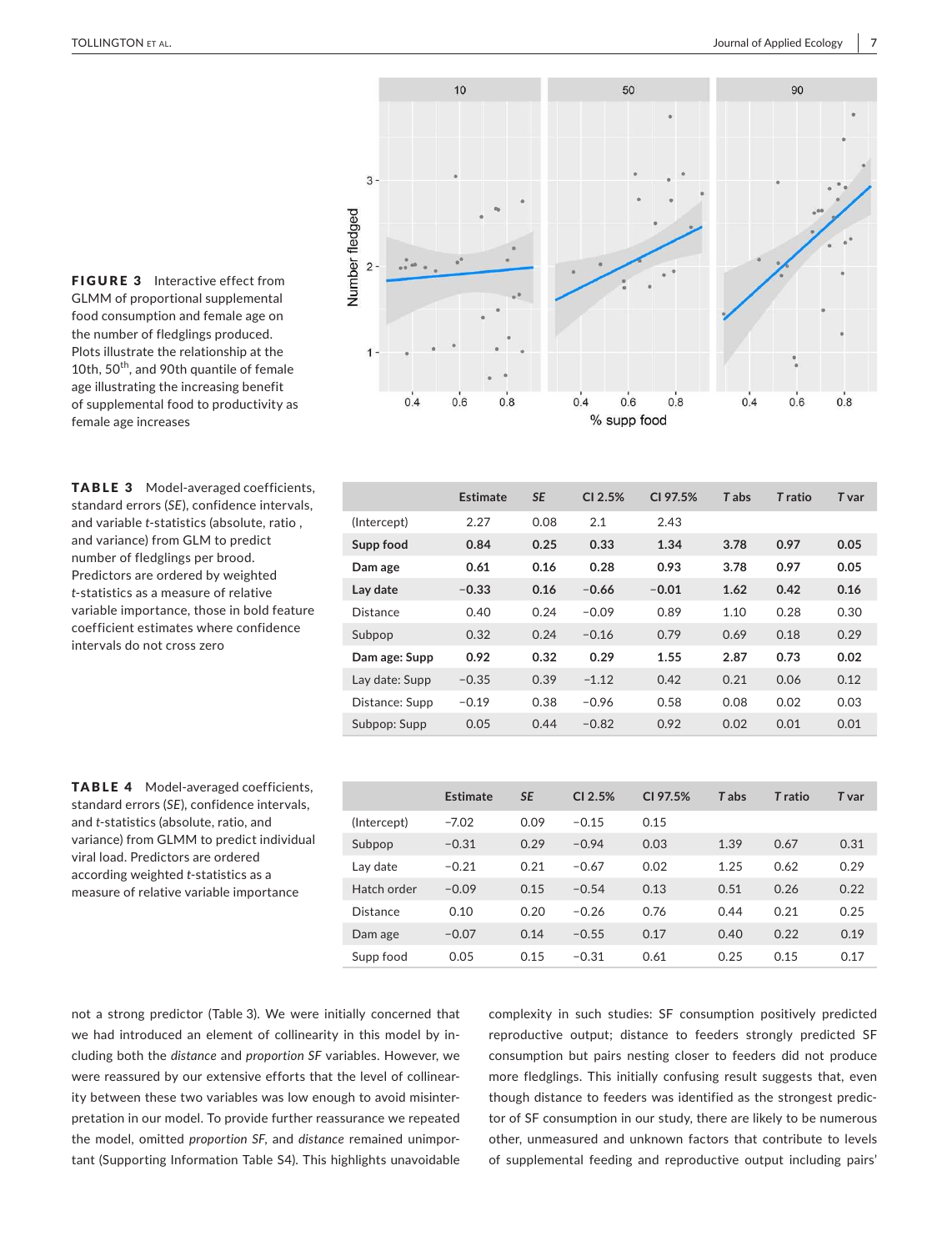home ranges, habitat quality, seasonal variation, and competition at feeding stations. Furthermore, our measure of relative SF consumption was derived from feather samples of nestlings and therefore describes the combined parental diet. It is therefore possible that within a breeding pair, there exists variation in feeding strategy (and chick provisioning) between the male and female that we were unable to explain in this study.

# 4.3 | Parental consumption of SF does not predict viral load among nestlings

Beak and feather disease virus infection intensity among nestlings was not associated with parental consumption of SF nor was it strongly related to any of our nest-site or life-history variables. Our results suggested that viral load may be weakly associated with subpopulation and lay date, relationships that may strengthen if a larger, multi-season dataset is considered.

Our approach to characterising consumption cannot precisely predict frequency of visitation to feeders or contact rates with other individuals, but one can reasonably expect individuals that consume high levels of SF to also spend more time at the feeders; especially since those that do so also occupy nest-sites that are closer to the feeders. Ideally, a range of methods should be employed in supplementary feeding studies that directly characterise the variables of interest. However, characterising both consumption and visitation or contact frequency simultaneously in a free-living bird population is accompanied by logistical constraints (such as the deployment of individual PIT tags) that often prevent comprehensive studies.

The lack of a strong relationship between supplemental feeding and pathogen infection may be explained by the results we observed for within- and between-brood variation in infection intensity. These results suggest that infection intensity is not brood-related and is not associated with hatch order, perhaps indicating that infection intensity of nestlings is more closely aligned with individual life-history variables such as immunogenetic condition. Alternatively, perhaps a single assessment of viral load at a specific moment in time reflects the transient nature of BFDV infection and does not infer a current clinical infection associated with disease. Regnard, Boyes, Martin, Hitzeroth, and Rybicki (2015) demonstrated that infection intensity was associated with clinical signs in Cape parrots (Poicephalus robustus); none of the nestlings in our study displayed signs of clinical infection and observational accounts of condition postfledging were not recorded. Infection loads of individuals at the nestling stage may well predict post-fledging survival and future reproductive abilities but investigating this is not within the scope of this study.

#### **CONCLUSION**  $5<sup>5</sup>$

In our study, the success of breeding pairs in terms of numbers of fledged offspring was predicted by their relative proportional consumption of supplemental food. Supplemental feeding was introduced to counter low productivity of parakeets as a result of diminished natural resources (Jones & Merton, 2012) and has fulfilled its main objective having played a significant role in preventing the extinction of this species (Butchart, Stattersfield, & Collar, 2006).

However, when food provisioning was initially introduced in this system, there was little consideration of any indirect effects and therefore feeders were placed close to release aviaries for monitoring purposes. Our approach to quantifying variation in SF consumption among individuals has revealed that individual parakeets do not use this resource equally and do not derive equal benefit from it. Our study, therefore, supports a growing recognition that the provisioning of food requires a more detailed evaluation of benefits and consequences in order that it can be applied in a more strategic manner (Ewen et al., 2015). These evaluations are difficult to implement in free-living populations owing to a variety of logistical constraints but our study has provided evidence to inform them. Reducing the overall volume of SF provided would reduce the demand on finite resources, while targeting supplementary feeding towards a specific portion of the population might be an appropriate management consideration if the long-term objective is to maintain population viability without the use of SF. Ultimately, any manipulation in food provisioning is associated with important trade-offs and a reduction in food provisioning will likely lead to a reduction in fecundity. It is therefore vital that the relative importance of the different objectives is considered and the conservation implications of each evaluated accordingly.

Our single-season analysis provides a snapshot of the factors that predict levels of SF use and the implications on productivity and viral infection in this population. It is therefore difficult to reach conclusions on long-term impacts of supplemental feeding in our system given these patterns because a much more comprehensive approach is needed that incorporates multiple seasons and an assessment of habitat quality. Nonetheless we have shown here that our methods, if incorporated into a multi-season study, could make valuable contributions to informing long-term strategies for recovering populations where SF is provided. By analysing stable isotopes of feathers, we characterised the relative proportional consumption of SF by Mauritius parakeets to a level of detail previously unobtainable. This analysis has enabled us to reveal subtle patterns in the parental use of this resource, identify the potential impacts of providing SF, and to offer recommendations for future research.

### ACKNOWLEDGEMENTS

This work was funded by a NERC PhD studentship (NE/F01290X/1) awarded to J.G. and by grants awarded to S.T. from the Rufford Small Grants for Nature Conservation (14122-B) and the British Ecological Society (5163-6205). We are grateful to the staff and volunteers of the Mauritian Wildlife Foundation and also to the National Parks and Conservation Services of the Government of Mauritius. We thank two reviewers for their very helpful comments.

#### **AUTHORS' CONTRIBUTIONS**

S.T. and J.G. conceived the idea. S.T., C.J., A.G., and V.T. designed the methodology. S.T., D.S., and A.H. collected field samples. S.T., J.N.,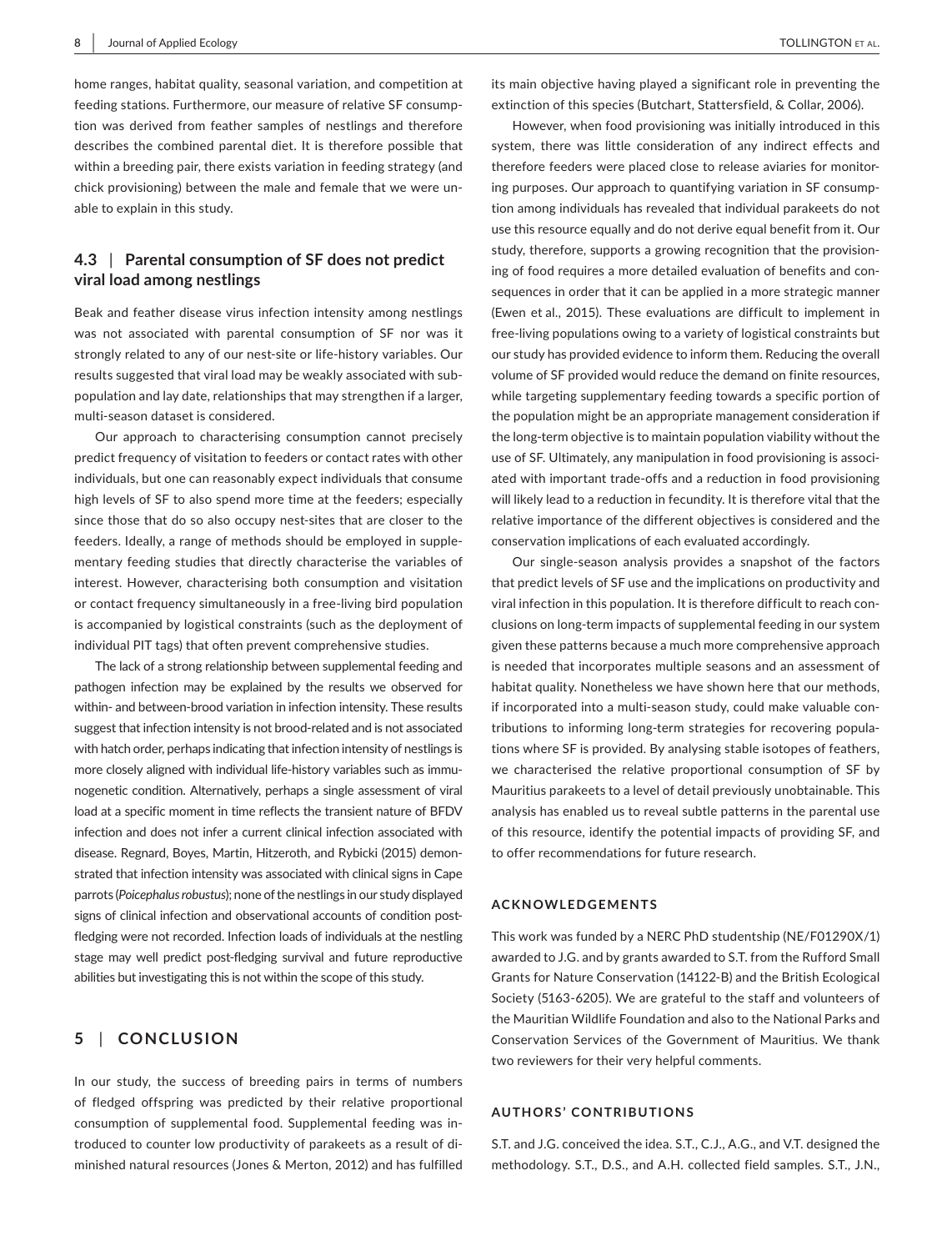R.M., and D.F. performed laboratory analyses. S.T. analysed the data. S.T. and J.E. led the writing of the manuscript.

#### DATA ACCESSIBILITY

Data available via the Dryad Digital Repository https://doi. org/10.5061/dryad.t7s15hp (Tollington et al., 2018).

#### ORCID

Simon Tollington D http://orcid.org/0000-0003-2450-7255

#### **REFERENCES**

- Adelman, J. S., Movers, S. C., Farine, D. R., & Hawley, D. M. (2015). Feeder use predicts both acquisition and transmission of a contagious pathogen in a North American songbird. Proceedings of the Royal Society B., 282, 1815.
- Arcese, P., & Smith, J. N. (1988). Effects of population density and SF on reproduction in song sparrows. The Journal of Animal Ecology, 57, 119-136. https://doi.org/10.2307/4768
- Bartoń, K. (2016). MuMIn: multi-model inference. R package version 1.15.6. Vienna, Austria: The Comprehensive R Archive Network (CRAN).
- Bates, D., Maechler, M., & Dai, B. (2010). Ime4: Linear mixed-effects models using S4 classes. R package version 0.999375-33. Vienna, Austria: R Foundation for Statistical Computing. CRAN R-project org/ packageplme4.
- Blanco, G., Lemus, J. A., & García-Montijano, M. (2011). When conservation management becomes contraindicated: Impact of food supplementation on health of endangered wildlife. Ecological Applications, 21, 2469-2477. https://doi.org/10.1890/11-0038.1
- Bolker, B. M., Brooks, M. E., Clark, C. J., Geange, S. W., Poulsen, J. R., Stevens, M. H. H., & White, J. S. S. (2009). Generalized linear mixed models: A practical guide for ecology and evolution. Trends in Ecology & Evolution, 24(3), 127-135. https://doi.org/10.1016/j. tree.2008.10.008
- Boutin, S. (1990). Food supplementation experiments with terrestrial vertebrates: Patterns, problems, and the future. Canadian Journal of Zoology, 68, 203-220. https://doi.org/10.1139/z90-031
- Burnham, K. P., & Anderson, D. R. (2002). Model selection and multimodel inference: A practical information-theoretic approach. New York, NY: Springer Verlag.
- Burnham, K. P., Anderson, D. R., & Huyvaert, K. P. (2011). AIC model selection and multimodel inference in behavioural ecology: Some background, observations, and comparisons. Behavioural Ecology and Sociobiology, 65(1), 23-35. https://doi.org/10.1007/ s00265-010-1029-6
- Butchart, S. H., Stattersfield, A. J., & Collar, N. J. (2006). How many bird extinctions have we prevented? Oryx, 40(03), 266-278. https://doi. org/10.1017/S0030605306000950
- Cade, B. S. (2015). Model averaging and muddled multimodel inferences. Ecology, 96(9), 2370-2382. https://doi.org/10.1890/14-1639.1
- Chauvenet, A. L. M., Ewen, J. G., Armstrong, D. P., Coulson, T., Blackburn, T. M., Adams, L., ... Pettorelli, N. (2012). Does supplemental feeding affect the viability of translocated populations? The example of the hihi. Animal Conservation, 15(4), 337-350. https://doi. org/10.1111/j.1469-1795.2012.00522.x
- Clout, M., & Craig, J. (1995). The conservation of critically endangered flightless birds in New Zealand. IBIS, 137, S181-S190.
- Crates, R. A., Firth, J. A., Farine, D. R., Garroway, C. J., Kidd, L. R., Aplin, L. M., Radersma, R., ... Verhelst, B. L. (2016). Individual variation in winter supplementary food consumption and its consequences for

reproduction in wild birds. Journal of Avian Biology, 47(5), 678-689. https://doi.org/10.1111/jav.00936

- Crawley, M. J. (2012). The R book. Chichester, UK: John Wiley & Sons.https://doi.org/10.1002/9781118448908
- Eastwood, J. R., Berg, M. L., Spolding, B., Buchanan, K. L., Bennett, A. T., & Walder, K. (2015). Prevalence of beak and feather disease virus in wild Platycercus elegans: Comparison of three tissue types using a probe-based real-time qPCR test. Australian Journal of Zoology, 63(1), 1-8. https://doi.org/10.1071/ZO14052
- Ewen, J. G., Walker, L., Canessa, S., & Groombridge, J. J. (2015). Improving supplementary feeding in species conservation. Conservation Biology, 29(2), 341-349. https://doi.org/10.1111/cobi.12410
- Harrison, T. J., Smith, J. A., Martin, G. R., Chamberlain, D. E., Bearhop, S., Robb, G. N., & Reynolds, S. J. (2010). Does food supplementation really enhance productivity of breeding birds? Oecologia, 164(2), 311-320. https://doi.org/10.1007/s00442-010-1645-x
- Hasselquist, D., Wasson, M. F., & Winkler, D. W. (2001). Humoral immunocompetence correlates with date of egg-laying and reflects work load in female tree swallows. Behavioral Ecology, 12(1), 93-97. https://doi.org/10.1093/oxfordjournals.beheco.a000384
- Hobson, K. A., & Clark, R. G. (1992). Assessing avian diets using stable isotopes I: Turnover of 13C in tissues. Condor, 94, 181-188. https:// doi.org/10.2307/1368807
- Inger, R., & Bearhop, S. (2008). Applications of stable isotope analyses to avian ecology. Ibis, 150(3), 447-461.
- Johnson, P. C. D. (2014). Extension of Nakagawa & Schielzeth's R2 GLMM to random slopes models. Methods in Ecology and Evolution, 5, 944-946. https://doi.org/10.1111/2041-210X.12225
- Jones, C. G., & Merton, D. V. (2012). A tale of two islands: The rescue and recovery of endemic birds in New Zealand and Mauritius. In J. G. Ewen, D. P. Armstrong, K. A. Parker & P. J. Seddon (Eds), Reintroduction biology: Integrating science and management (pp. 33-72). Oxford, UK: Wiley-Blackwell. https://doi.org/10.1002/9781444355833
- Jones, C., Tollington, S., Raisin, C., Zuel, N., & Tatayah, V. (2013). Birds of the Mascarenes: Psittacula. In R. Safford & F. Hawkins (Eds.), The birds of Africa: Volume VIII: The Malagasy region (pp. 430-438). London, UK: A&C Black Ltd.
- Kundu, S., Faulkes, C. G., Greenwood, A. G., Jones, C. G., Kaiser, P., Lyne, O. D., ... Groombridge, J. J. (2012). Tracking viral evolution during a disease outbreak: The rapid and complete selective sweep of a circovirus in the endangered Echo parakeet. Journal of Virology, 86, 5221-5229. https://doi.org/10.1128/JVI.06504-11
- McDonald, T. L., & White, G. C. (2010). A comparison of regression models for small counts. Journal of Wildlife Management, 74(3), 514-521. https://doi.org/10.2193/2009-270
- Møller, A. P. (2006). Sociality, age at first reproduction and senescence: Comparative analyses of birds. Journal of Evolutionary Biology, 19(3), 682-689. https://doi.org/10.1111/j.1420-9101.2005.01065.x
- Murray, M. H., Becker, D. J., Hall, R. J., & Hernandez, S. M. (2016). Wildlife health and supplemental feeding: A review and management recommendations. Biological Conservation, 204, 163-174 https://doi. org/10.1016/j.biocon.2016.10.034
- Naguib, M., Riebel, K., Marzal, A., & Gil, D. (2004). Nestling immunocompetence and testosterone covary with brood size in a songbird. Proceedings of the Royal Society B: Biological Sciences, 271(1541), 833. https://doi.org/10.1098/rspb.2003.2673
- Newey, S., Allison, P., Thirgood, S. J., Smith, A. A., & Graham, I. M. (2009). Using PIT-tag technology to target supplementary feeding studies. Wildlife Biology, 15(4), 405-411. https://doi.org/10.2981/08-083
- Newton, I. (1989). Lifetime reproduction in birds. London, UK: Academic Press.
- Nicholls, J. A., Double, M. C., Rowell, D. M., & Magrath, R. D. (2000). The evolution of cooperative and pair breeding in thornbills Acanthiza (Pardalotidae). Journal of Avian Biology, 31(2), 165-176.
- Oro, D., Hernández, N., Jover, L., & Genovart, M. (2014). From recruitment to senescence: Food shapes the age-dependent pattern of